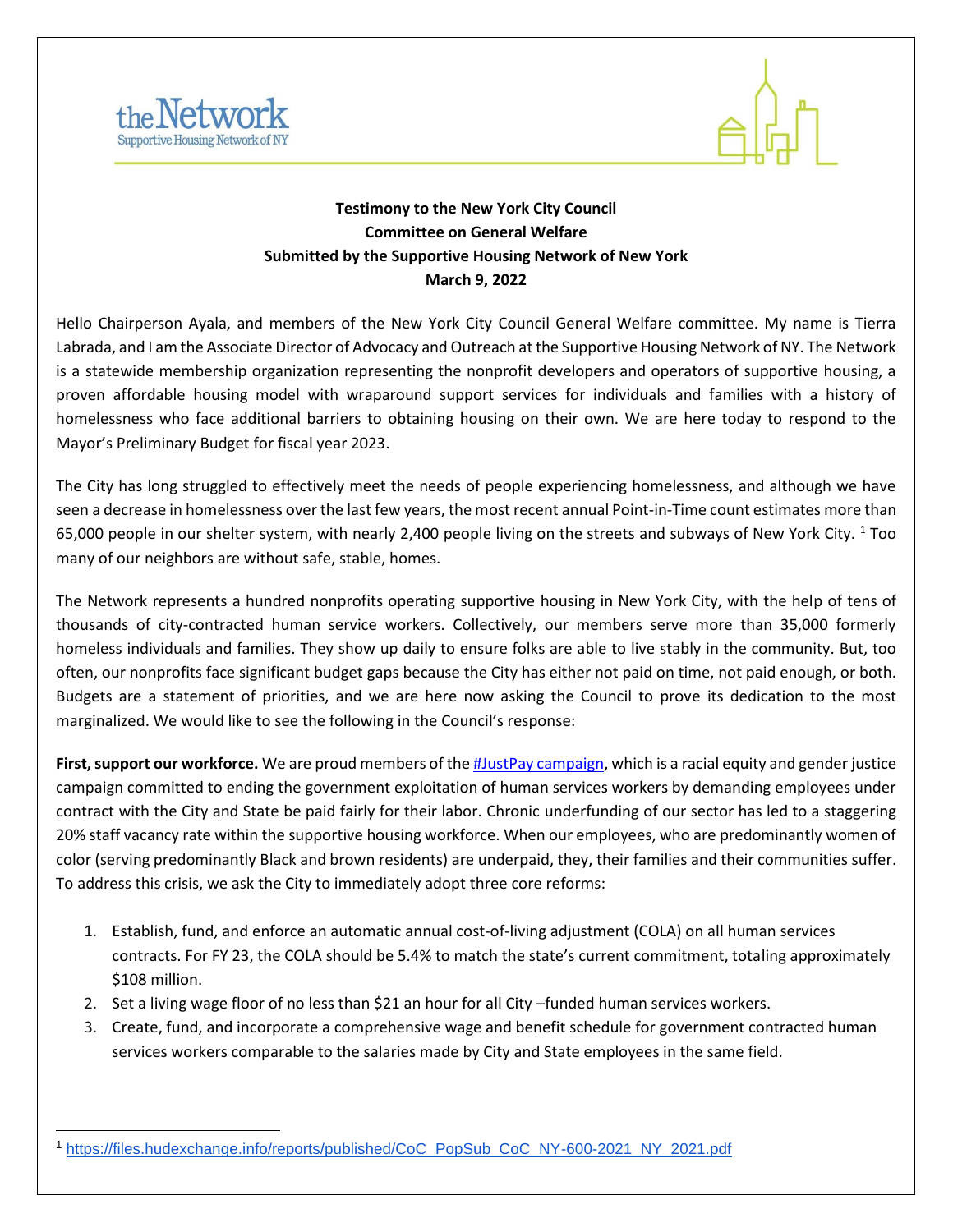**Second, fully fund our contracts**. Providers operating scattered site supportive housing, housing on the private market with mobile services, are struggling. Their contract rates are not keeping up with private market rents, and their service budgets are grossly inadequate. Earlier scattered site contracts under the Department of Health and Mental Hygiene (DOHMH) have total combined funding as low as \$16,000 per unit, which would not even cover a studio apartment at the current Fair Market Rent, with \$0 available for services. The consequences of low scattered site contract rates were documented in a City Limits article last week, which describes how providers need to "scrape the bottom of the barrel" to find apartments to rent within the contracted rates. $2$ 

The Governor's proposed budget recognizes the crisis of low rates for older supportive housing contracts, especially for scattered site programs, and includes funding to increase rates. The State Office of Mental Health (OMH) received a proposed increase of \$104 million over two years, starting with \$65 million in FY 23 for mental health housing programs, on top of the 5.4% COLA. Additionally, OMH has proposed extending property pass-through provisions to OMH's unlicensed residential programs – including scattered site programs – to offset rising property costs. The City needs to at least match the State's investment in these old, underfunded contracts in order to ensure that these tenants can receive the quality services they deserve and live in higher quality, accessible housing.

NYC 15/15 scattered site rates also have to align with the current FMR to remain competitive with other rental assistance programs like Housing Choice Vouchers, CityFHEPS and Emergency Housing Vouchers (EHV). The last council recognized this need and increased the value of CityFHEPS to align with the fair market rent<sup>3</sup>, and adjust annually. We implore this Council to follow their lead to ensure people seeking supportive housing have access to the same quality housing options.

Additionally, NYC 15/15 scattered site service rates are well below the congregate rate, at \$10,000 as opposed to \$17,500 for single adult households. Scattered site supportive housing is an inherently more difficult model for case managers; they're traveling frequently throughout the city, have to familiarize themselves with various communities and resources, serve as a liaison with private landlords, as well as provide case management. Scattered site contracts rates should be raised to meet FMR and service dollars should match that of NYC 15/15 congregate housing.

**Third, support the agencies and systems responsible for referrals and placements**. The city has doubled its supportive housing production over the last five years, yet the Human Resources Administration (HRA), the department responsible for timely referrals and placements into those units, have not increased their internal capacity to keep up with production. In a fall 2021 survey conducted by the Network, respondents reported a 10% vacancy rate within their portfolio. Extrapolating across the number of units on city-funded supportive housing, this means there are at least 2,500 units of supportive housing sitting empty, Meanwhile, there are at least 8,000 shelter residents who have been approved for these units. *This is unconscionable.* HRA should be empowered through the budget to increase their staff capacity immediately, and engage in activities necessary to reduce the vacancy rate to three percent. Under the new leadership at DSS, the administration should assemble a team that is working specifically to reduce vacancies, and move people from homelessness to housing as quickly as possible.

Another thing the City can do in the FY23 budget and beyond is match the federal investment into the Coordinated Assessment and Placement System (CAPS). This web-based system currently determines client eligibility for various housing options, centralizes data, pulls documents from various systems and recommends housing placement types. If the city invested in building out the system, work that is currently being done manually—confirming vacancies, scheduling

<sup>&</sup>lt;sup>2</sup>https://citylimits.org/2022/03/02/dilapidated-apartments-lousy-landlords-plague-nycs-sprawling-scattered-site-supportive-housingnetwork/

<sup>&</sup>lt;sup>3</sup>https://www1.nyc.gov/office-of-the-mayor/news/533-21/new-york-city-raises-value-rental-assistance-programs-help-more-new-yorkers-securepermanent